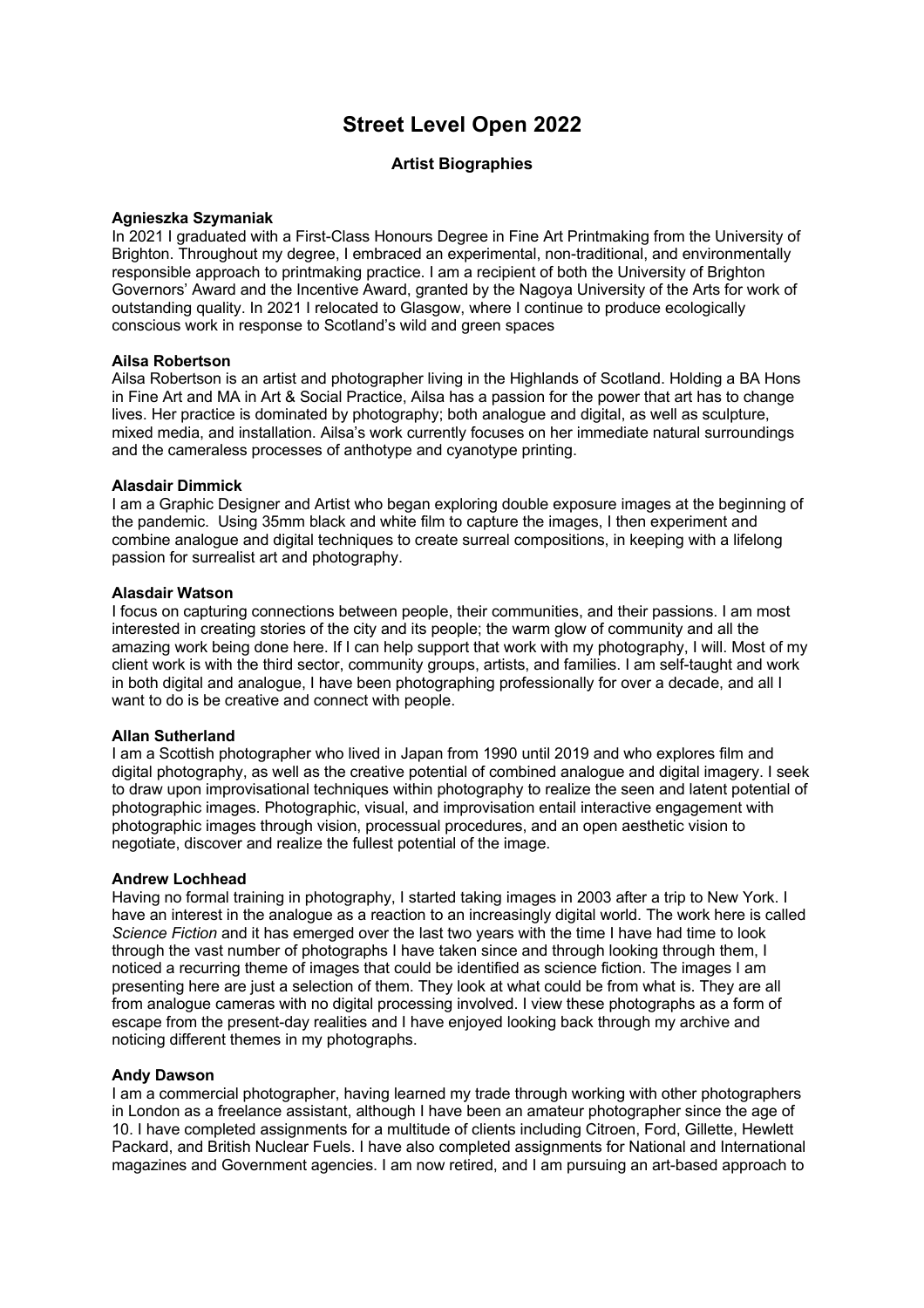my photography. I am still working in large format black & white film, and I make prints from my negatives in my darkroom. I am also a member of the Inverness Community Darkroom.

### **Angela Catlin**

Angela Catlin is a freelance photographer with over 30 years of experience. She has covered stories from the 2004 Boxing Day tsunami to gang violence in Guatemala and the Women's Defence Units of Kurdistan. In 2012 she was awarded a 3-month fellowship in documentary photography, with The British School at Rome. During her time in Rome, she focused on street photography and urban landscape. She is also known for her 'Natural Light' portraits of Scottish writers, taken across her career and capturing Scotland's most celebrated poets. The first book was published in 1985 and the second in 2016 – both were accompanied by touring venues to various arts and community venues.

#### **Annie King**

Annie King is an interdisciplinary artist working with and against the grain of photographic images. Through open-ended research-led projects that engage with cultural and social theories, her work emerges from a space of deep thought and reflection. By uniting image and text and the narratives that arise, she seeks to tell stories whilst questioning the boundaries of the photographic image.

#### **Brian Craig**

I studied graphic design and photography at Dundee's Duncan of Jordanstone College of Art & Design. After graduating in 1980 I worked as a Senior Graphic Designer in the public sector for over 30 years. I now work as a freelance artist, designer and photographer, and also curate and instal fine art exhibitions. My last solo exhibition was held in both the Harbour Arts Centre, Irvine (2016) and Patriothall Gallery, Edinburgh (2017). 'Light Years' was the culmination of his years of work in exploring images from behind the lens. Most recently, funding from the North Ayrshire Place Partnership Microgrant fund has enabled me to undertake a study of the Coast watch Station of volunteers based at Irvine Beach. I also hold a studio space at WASPS Courtyard Studios in Irvine since 1994.

#### **Brittonie Fletcher**

Brittonie Fletcher (MFA) is an international artist with a specialism in historic and alternative photographic education, research, curatorial and practice. Exhibitions include the well-received *Anthotypes: Making Pictures from Plants* at the Rhode Island Center for Photographic Arts, USA and the Royal Scottish Academy Open in Edinburgh UK, 2022. Recent publications including their work are Cyanotype Toning: Using Botanicals to Tone Blueprints Naturally and Salted Paper Printing: A Step by Step Manual Highlighting Contemporary Artists both published by Focal/Routledge. Fletcher's awards include grants from the Coward Foundation for Analogue Photography, and OULU2026 City of Culture, Finland STEAM Residency.

#### **Calum McFayden**

Calum McFayden graduated from Duncan of Jordanstone in 2021 with a First Class BA (Hons) in Contemporary Art Practice. He now lives and works in Glasgow.

#### **Celine McIlmunn**

A graduate of the Fine Art Photography department at GSA, I have been experimenting with various aspects of photography for many years, with a growing interest in alternative methods of photographic image-making

#### **Chris Leslie**

Chris Leslie is a photographer and filmmaker producing long term multimedia documentary projects. *Disappearing Glasgow* documented his home city of Glasgow and stories of the people on the frontline of demolition. His latest project and book *A Balkan Journey* is a twenty-five-year collection of his photographic journey through the towns and cities of post-conflict Former Yugoslavia.

#### **Christina Webber & Jack Low**

Christina loves pictures, words and their potential when put together. She uses photography primarily as a process to reflect and explore shared experiences. Since completing a First Class BA (Hons) in Photography & Film from Edinburgh Napier University in 2015, Christina has been cultivating a lovehate relationship with the internet's capacity for perpetual connectivity; presently fascinated by social media's unique impact on how we communicate, 'read' photographs, and engage more broadly with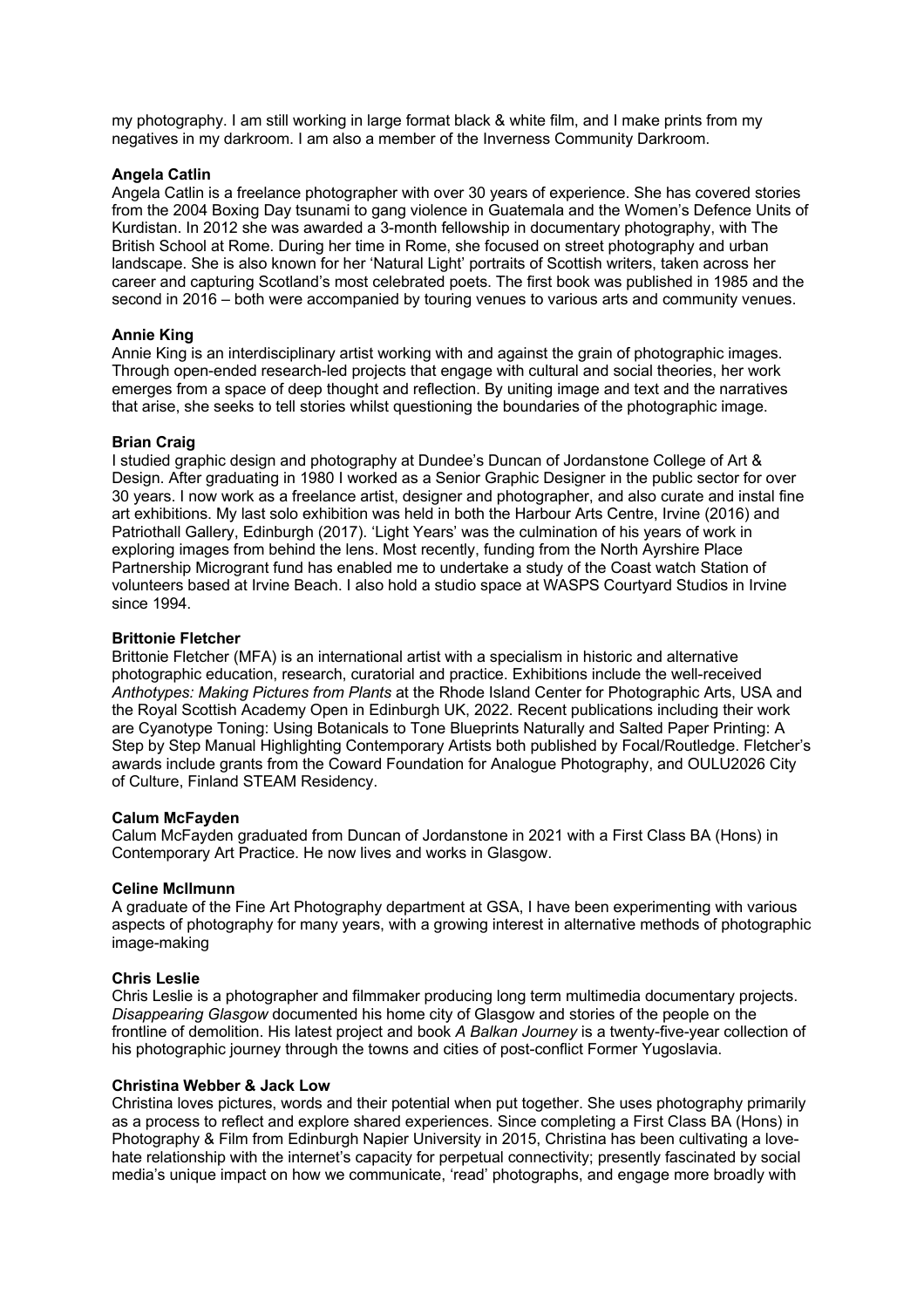ideas online. Christina is Co-Director of Filtr Collective, and recently launched a creative studio and photography shop named AGITATE at number 20 Haymarket Terrace, Edinburgh.

Jack Low is a photographer and visual artist based in Glasgow, formally a resident of Edinburgh during his time studying Photography & Film at Edinburgh Napier University. His work has ebbed and flowed through themes including social media, food, technology, and travel. He currently works freelance, recently working on the photographic archive of photographer Alan Dimmick, and collaborating on a zine of night walk photography taken throughout the COVID-19 lockdowns, examples of which are included here.

#### **Colin Templeton**

I've worked as a photographer for the national press since 1994, including a staff job at The Herald/Times/The National from 2009 to 2016.

#### **Connor Davidson**

Connor Davidson is an amateur analogue photographer based in Glasgow. His work explores our relationships with each other, our environment and the culture that is formed through common experience by blending documentary-style street photography with the abstracted narrative of moments often left unobserved. With influences from symbolism, iconography, and youth culture, he hopes to create an understanding of the collective human experience that surrounds him.

#### **Craig Buchan**

I am a documentary photographer originally from Shetland and now based in Fife. These images come from a documentary project called *Transition*. As we face a global climate emergency this project looks at Scotland's transition from traditional fossil-fuel-based industries to greener renewable energies

### **Csilla Kozma**

Csilla Kozma is a Hungarian artist who lives and works in Paisley. She has a BA (Hons) in Photography from City of Glasgow College. Her work is mostly centred around archaic photographic processes, and alternative development techniques such as Mordancage, Photopolymer gravure, Oil pigment printing, Cyanotype, and Gum Bichromates. Her work navigates the photographic medium with a strong interest in the 'edges' of photography and its relationship to the historical, technological and ever-changing digital landscape and how it meets the human form.

#### **Danielle Macleod**

Danielle Macleod is a mask maker and photographer based in the Isle of Lewis. Her photography draws on traditional Hebridean culture, local stories and her upbringing there. After graduating from Glasgow School of Art in 2020, Danielle returned to her home island of Lewis and began her current practice of creating masks from natural found materials. Danielle's photographs of mythical beings reconnect her with her island home in a new dimension, where landscapes become mystical, and people become the keepers of mythology. She seeks to deepen our spiritual connections to the places we call home by re-imagining her own.

#### **David Buchanan**

David Buchanan is an Edinburgh based landscape photographer. His exhibition *Quarries –Postindustrial Sublime* at the Thurso Gallery as part of FLOW Photofest 2019, and images from his *Snow Forms* series were exhibited on the FLOW Wall in January 2019. In 2013, his exhibition *The Currie*  Wa's at the Water of Leith Visitor Centre, Edinburgh, proved very popular. He has exhibited in group exhibitions at Stills and Summerhall in Edinburgh, and at FOTOSPACE in Fife. Increasingly, David's practice addresses environmental issues. For many years David has been an active member of Scottish Photographers and is the editor of their newsletter Contact Sheet.

### **David James Grinly**

David James Grinly was raised in Alva, Clackmannanshire. He studied in Dundee, and now lives in Edinburgh. He works as Research Associate at Stills, Edinburgh, and lectures in Critical Studies at Edinburgh College/Robert Gordon University. He previously worked as a portrait and architectural photographer for various international clients and publications. His work has been shown internationally and is represented in public and private collections. His work is shown regularly with the From The Studio collective. His work is produced during long periods of research and is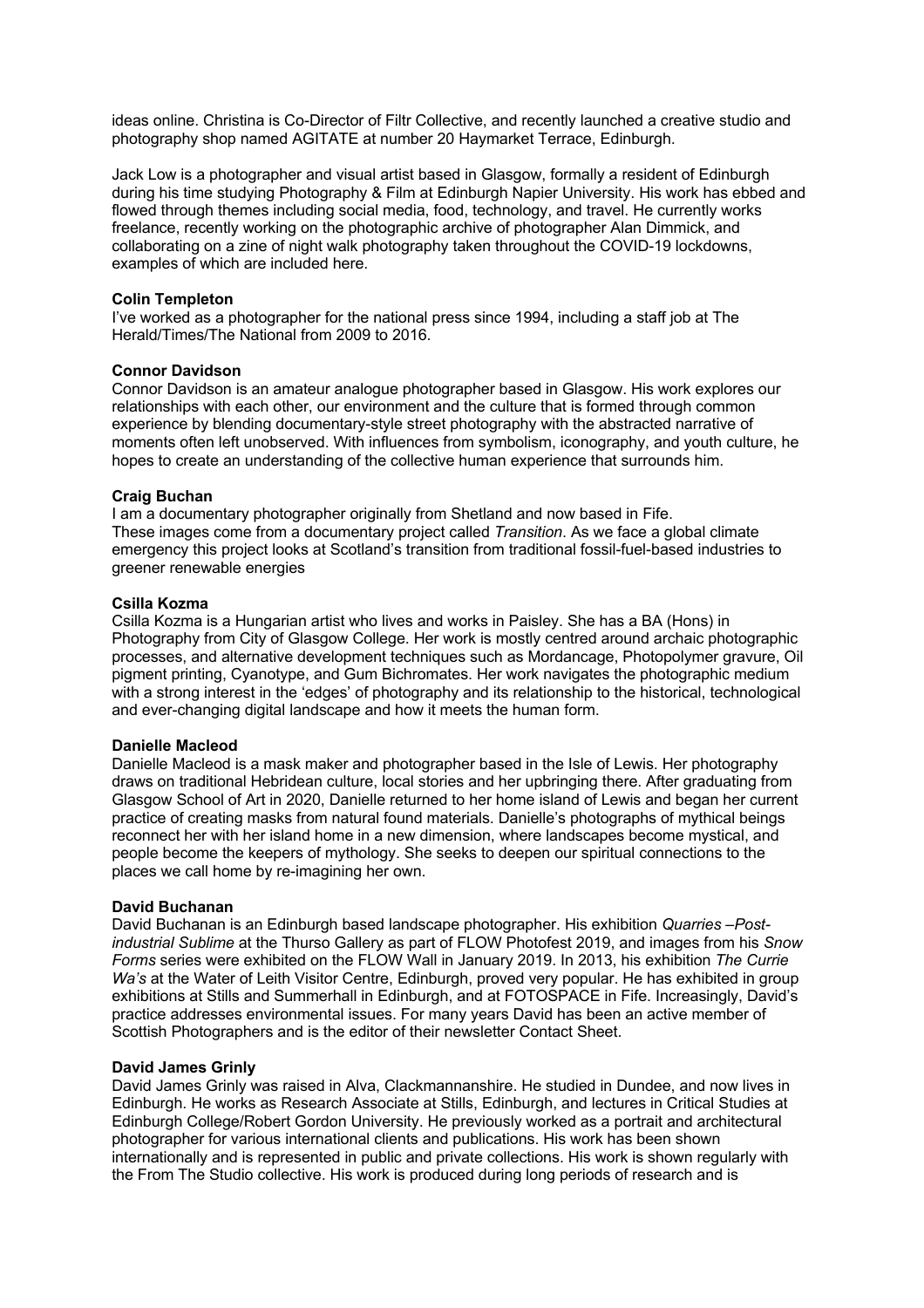composed from / of photographs, writing, and music. David defines his practice as theoretical as opposed to conceptual.

### **David Kirk**

I've been doing photography for almost as long as I can remember. More recently taking an interest in abstract and Intentional Camera Movement (ICM) images, invoking different thoughts and feelings that these abstract images create. These comprise a part of a series of ICM images around the struggle of mental health, particularly about lockdown and isolation. The feeling of separation and loss.

# **David Palmer**

David Redford Palmer is a 64-year-old Glaswegian with a lifelong passion for photography. He has occasionally exhibited a wide variety of work including urban documentary photography and political photomontage, but in recent years has had an abiding interest in images of nature, particularly the detailed and elemental.

# **Des Kodur**

Des Kodur is an active member at Street Level Photoworks' production facilities. His background is in teaching and freelancing for local and national newspapers as well as commercial clients. More recently he has been pursuing personal projects and has self-published several zines and photobooks, including Mothertounged, Heliotrope and Hill Farmer. Recent exhibitions include Mothertongued at St. Andrews Building, the University of Glasgow in 2019.

### **Donnie MacLean**

Internationally published Glasgow based street photographer that explores the dark starkness of everyday life. Freezing the still of life we take for granted that washes over us like a wave.

# **Douglas McBride**

When I was drawn to the hills as a boy I began to feel that something else was going on in my head other than just looking at the view. I chose a camera to record my thoughts, it seemed a better proof of the feelings than words. I trained as a photographer at Edinburgh Napier after many years interested in the subject. Mountaineering and photography went together for many years but study of the medium led me to a career in advertising in the 1980s and 1990s. It took moving to a highland village ten years ago to reinvigorate those imaginations in a form that made sense to me at last. I began to wander around the wilder western end of Highland Perthshire and found that as each day passes observing brings new moments of delight and surprise as I record what I experience.

### **Duncan Thompson**

Duncan Thompson (b.1998) is from Burnley, East Lancashire and is now based in the East End of Glasgow. He specialises in documentary photography based on social issues and the representation of communities within the UK. Using a mix of digital and film photography allows him to be able to achieve specific aesthetics, whilst remaining truthful and personable through the work he produces. I have an interest in documenting occupations which are fading into obscurity or out of modern knowledge to preserve them for later generations to comprehend the changing nature of the modern world.

### **Eddie Brooks**

I am a Glasgow based creative whose foundations are in sound & performance, with my most recent work exploring ideas of intimacy alongside the coalescence of pain and pleasure. Taking the format of black and white 35mm film, my photographic journey began with the same SMENA Lomography camera that my mum used in the 1980s, after bestowing it to me at the start of lockdown 2020. I instantly felt an intuitive relationship with the rudimentary camera and enthusiastically embraced the idiosyncrasies that came with it. I enjoy moving fluidly between mediums and finding novel ways of expression and creation.

### **Elliot Hetherton**

Elliot Hetherton is a photographer from Glasgow, who tends to focus on portraiture in his photography. This manifests itself as street portraits, posed portraits, and portraits of friends going about their lives. The power of a good portrait is its ability to pull you in and fill your mind with ideas about who this person within the frame may be, their feelings and experiences, and how they see the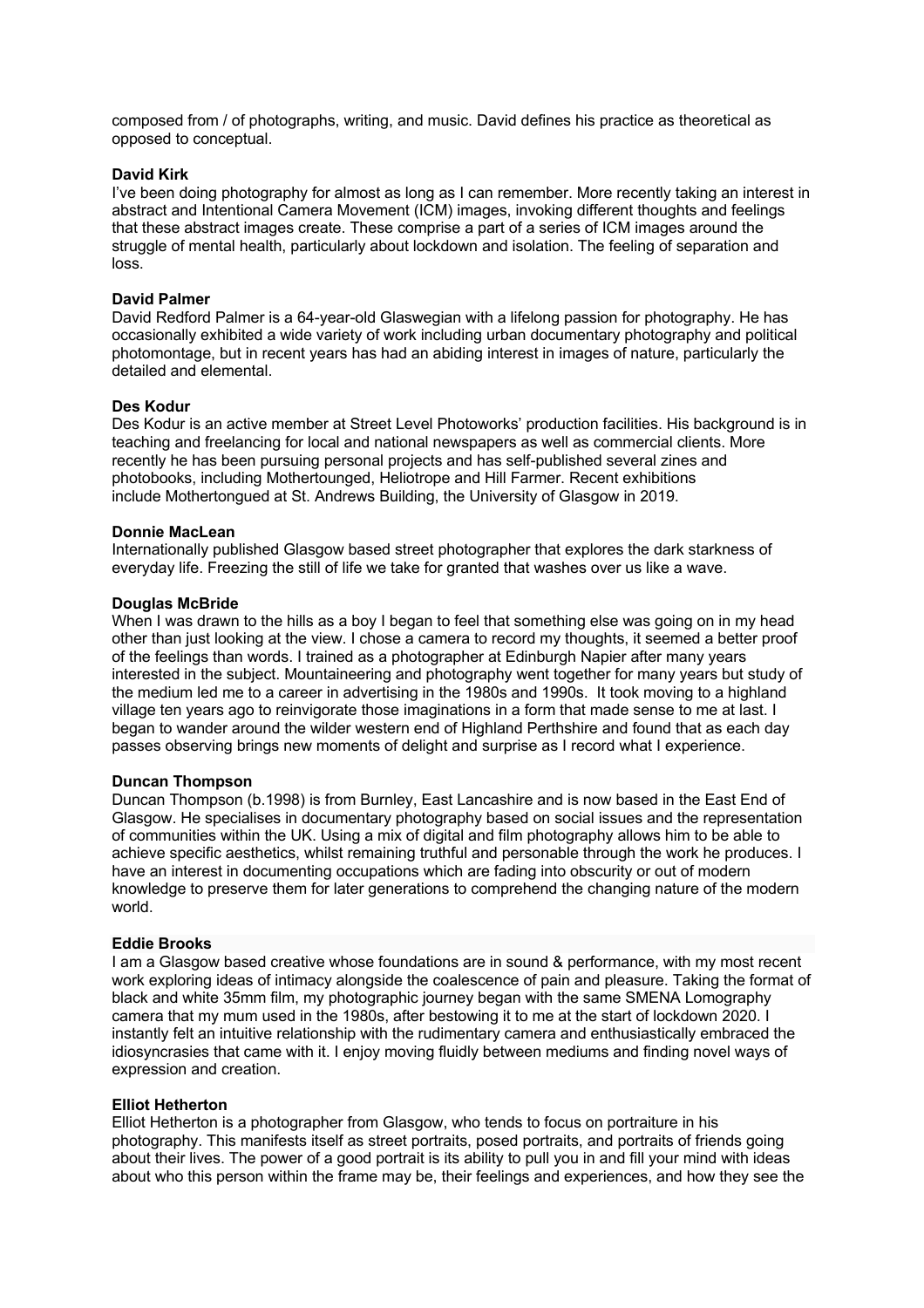world around them.

#### **Emanuele Centi**

My first memory is from my life in Rome, where I was born in 1990. I was three. I would pick up a suitcase, show up in the kitchen where my mother was cooking and tell her I was leaving for Paris. I have no memory of this. I wish I had a photograph of it. I left Rome in 2015 and moved to Scotland, where I picked up a camera in 2016. I went back to education in 2017 and graduated in Photography at Edinburgh College in 2020. I was awarded BIPP Student Photographer of the year in 2019, and I was a finalist for the Scottish Portrait Awards in 2019, 2020 and 2021. I have contributed to publications such as Schön, Vogue Italia online editorial and The Opéra Photography. I am now pursuing a career as a photographer while working at the National Collection of Aerial Photography.

### **Erin Semple**

A lens-based artist, Erin looks to her personal life and experiences to inform her work, utilising the lens to better understand herself and those around her. Erin's work, although often introspective in nature, explores ideas such as the gaze and notions of home by investigating the self in landscapes and domestic spaces.

### **Finlay McIntosh**

A recent graduate of Duncan of Jordanstone College of Art in Dundee, Finlay has spent the last year settling into his life in Glasgow, taking on freelance commercial jobs and reconnecting with his adventurous spirit, departing on long hikes or cycles, far from the swarms of digital devices and the mass surveillance which was the focus of his undergraduate degree. Work from his graduation was included in last year's Futureproof which was hosted by Stills in 2021.

### **Frances Scott**

Frances Scott (b. 1991) is a photographic artist from Orkney, currently based in Glasgow. She graduated from Glasgow School of Art in 2014. Her work often focuses on journeys made through a landscape of personal significance, and since 2016 has been working on a long–term project to walk and document the coastlines of Orkney. She is a founding member of the Orkney–based Móti Collective, and a co-creator of Holm Sound, a digital offshoot of ØY Festival. Her first photobook, 'Undertow', was published by Another Place Press in February 2020, followed more recently by her second publication, 'A9'.

#### **Gair Dunlop**

Gair Dunlop works with film, photography, archive material and publication. He has a particular interest in the intersection of art, science, and technology in the landscape - both in physical space and the imagination. "Soundings" was shortlisted for 'Research Film of the year 2019' where Dunlop worked with sound artists, composers and geographers, school pupils and the public to explore coastal change in North Norfolk. Other sites for work have included Dounreay, Harwell, active RAF airfields and Science Parks.

### **Gemma Dagger**

Gemma Dagger is a photographer and curator from Dumfries, Scotland. She studied MA Film and Moving Image Production at the Northern Film School (Leeds) and BA Photography at the University of the West of Scotland. Her project 'Maryhill Peoples Group' explored collective consciousness and the human need for belief systems. It was exhibited at Street Level Photoworks and was published in the British Journal of Photography. In 2016 she was awarded a commission by Fòcas and the British Arts Council, connecting artists in Scotland and India. She is currently researching a project on the safeguarding of intangible cultural heritage in Scottish island communities.

#### **Gina Lundy**

Gina Lundy is a Bristol-born, Glasgow-based artist whose work spans genres, mediums and methods. Her creative approach aims to challenge dominant narratives and playfully suggest alternative readings. Gina works as a freelance photographer, creative and tutor in a range of educational settings including forest schools and outdoor learning. She is co-founder of 'We Are Wonder' a pioneering social enterprise championing freedom, consent and nature connection in education.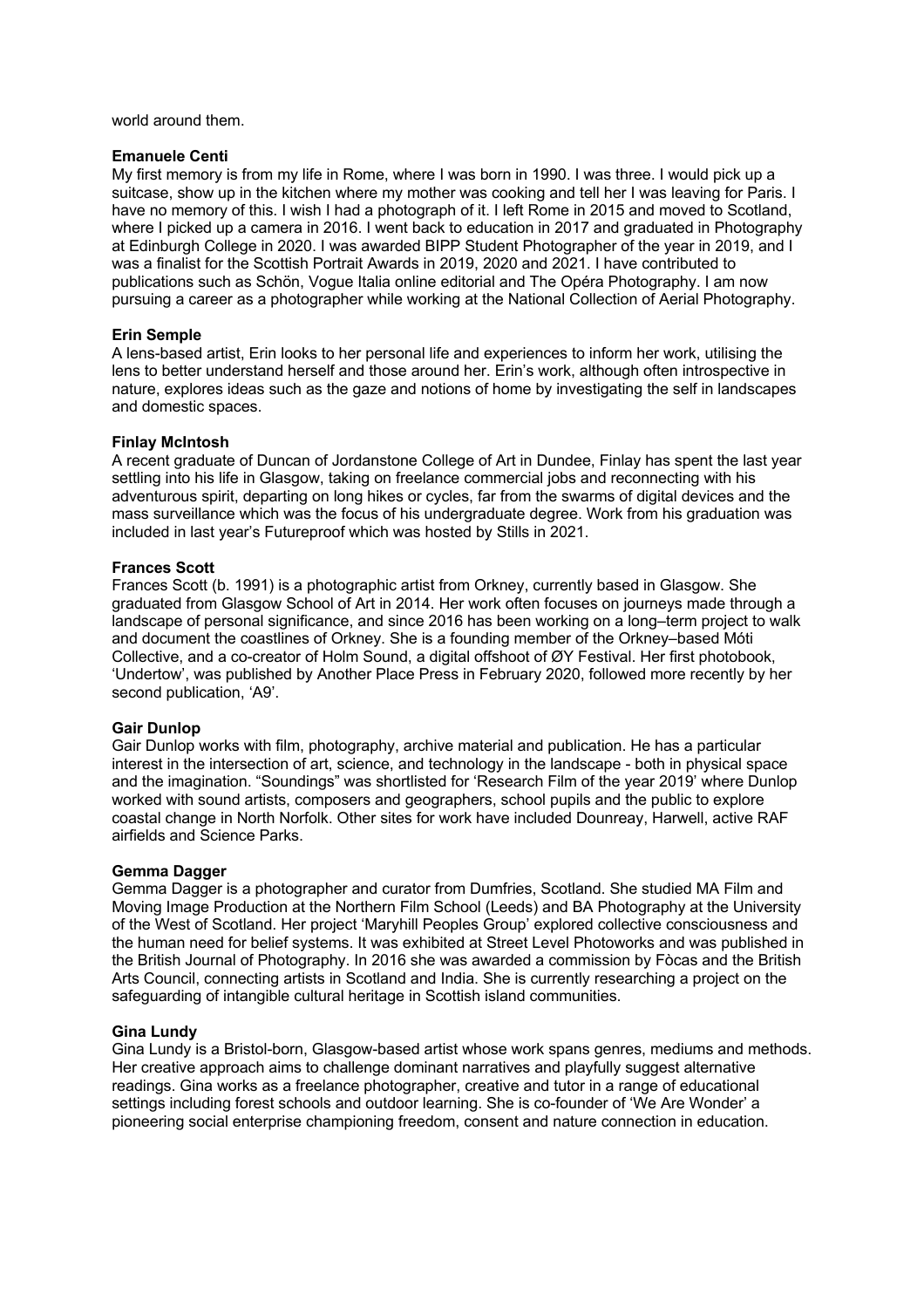#### **Gringuts** @gringuts

My story started to spin back in 1980. I came in this world in a remote hospital beyond the iron curtain into one of many standardized soviet families. Through life my interest in art was indefinite and intuitive, tied with Andersen's tales, Giger's imageries and Witkin's mise-en-scenes. These dark realities were my early allies through the loneliness of childhood years followed by confusion of 90's - the time of the collapse of the empire and exposure to free world with all its addictive and exhausting freedoms. I was well in my thirties when I realised that visual language is the way to unravel the personal story with its forbidden energies, with its memories, dreams, desires and torments.

# **Helen Jones**

Based in Edinburgh, Scotland, Helen's work uses photography, in the form of prints, audio pieces and recently art installations. Using a wide variety of photographic processes from Cyanotypes to Emulsion lifts, to large scale photographic prints, her work addresses ideas of memory and loss in the form of decay. Helen received her MLitt in Fine Art Photography from Glasgow School of Art and her BA from Napier University, Edinburgh. Her work has been exhibited nationally and internationally. Helen has recently undertaken an online residency with the Female Photography Network based in Canada.

# **Holger Mohaupt**

Holger Mohaupt is a visual artist based in East Lothian. Born in Germany, he studied photography, film and visual anthropology at the Art Academy in Hamburg. He moved to Scotland to do a postgraduate degree in Electronic Imaging at Duncan of Jordanstone College of Art & Design in Dundee. His distinct lens-based work has been screened and exhibited internationally. He is the recipient of the New Media Scotland Award.

### **Ian McKinnell**

My work begins with surfaces discovered in the world around me "on the run". In capturing images, I use whatever I have to hand, which is often a smartphone My interest is in colour, light and texture. My images of surfaces may stay more or less as they are found. Others, to bend a phrase, I take for a long walk. Although the result I strive for is abstract, I like to work from real-world images. In this way, my images retain an organic, "memory", of the real world which provides a hook for the viewer.

### **Ian Waugh**

Ian Waugh is a writer, director and artist. Working between film and photography, his work explores the perception of identity and the physical and psychological experience of place. An emotional response to wild nature is often key, with internal journeys reflected in isolated and fragile landscapes. Born and raised in North East England, he studied Photography & Film at Edinburgh Napier and Advanced Film Practice at Screen Academy Scotland. An alumnus of Berlinale Talents, Network @LFF and EIFF Talent Lab Connects, his short and medium-length films have played at festivals such as BFI London, Edinburgh, Drama, Reykjavík and Stockholm.

### **Indre Hilara Bylaite**

Indre Hilara Bylaite is a freelance photographer and educator. Her creative work and research questions issues around belonging and identity. One of her best-known projects is *The Last Beekeeper*, which has won awards and is presented as a photobook.

### **James Cadden**

James Cadden is a disabled photographer from Glasgow who has been published internationally. With a background in live music photography, he has taken wandering the streets of Glasgow wielding a weird wooden camera. The images on show are part of an ongoing pinhole film series. The images were all taken in February of 2022 and represent the changing face of Glasgow.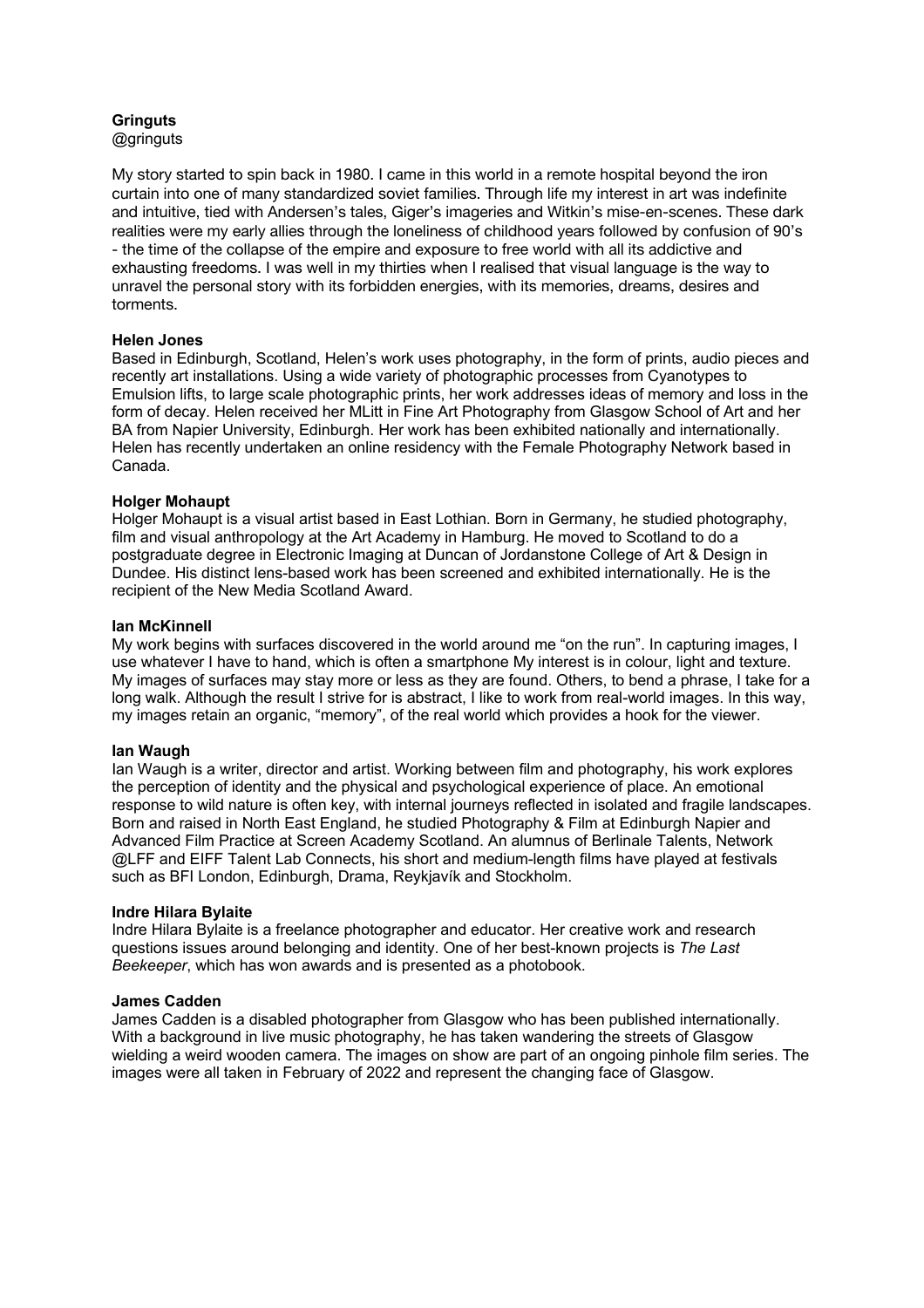### **James Pfaff**

Forming a repository which continues to evolve throughout the years, my work frequently positions itself in the (ever-)shifting space between the photographic root and the limits of what photography can mean and be. Expressing myself using an interdisciplinary approach, in which I embrace process and materiality, the rhythm and connected diversity of the works reflect my life and art.

### **James Wright**

James Wright is a photographer exploring light and space, from dawn on mountain peaks to the depths of night cities.

### **Jeff Edwards**

Jeff Edwards is a photographic artist based in Glasgow Scotland. Jeff graduated from Glasgow School of Art in 2011 and has shown work throughout the United Kingdom and the United States. Influenced by the work of Ralph Steadman and Francis Bacon, Jeff works with alternative practices not often associated with the art of photography. He works in a tactile, intuitive manner to push the boundaries of both analogue and digital techniques.

### **Jenny Hood**

Jenny Hood graduated from Gray's School of Art in 2009 and has since practised as a freelance artist exhibiting nationally and internationally. Working primarily in photography and digital collage, her work undertakes explorations of a range of preoccupations, including the construction/deconstruction of the self, both online and off, the tensions in our relationships with the non-human world, and seeking often missed details of the everyday.

### **Joe O'Brien**

Joe O'Brien is an artist and photographer working in Glasgow. He graduated from The Glasgow School of Art in the Fine Art Photography course in 2020. O'Brien has shown in many exhibitions around Glasgow. Recently he had his first international show as part of Project Wunderkammer, displayed at The Living Art Gallery in Phuket, Thailand. Alongside his artistic practice, O'Brien photographs for various clients and now works as a Technical Photography Assistant at The Glasgow School of Art. He enjoys making work both in the city and in nature.

### **John Perivolaris**

I am an independent documentary and fine art photographer. I hold degrees from the University of London (BA Hons) and the University of Cambridge (PhD). In 2006 I became the Board Chairman of the Look 07 International Photography Festival, Manchester (2006-08). Since that time, I have worked on a range of commissions, projects, and exhibitions in Europe and North Africa, often dealing with questions of migration, the refugee experience, diaspora, and memory, particularly how these are lived on the street, as the primary urban space where encounters between strangers take place.

### **Julie Laing**

Julie Laing is a Glasgow-based visual artist and writer. She has a particular interest in night photography and since 2015 has been documenting the environmental and sensory impacts of lowpressure sure sodium streetlights. In 2017 she graduated with an MRes in Creative Practices from The Glasgow School of Art. Her work has been exhibited in Scotland and Singapore and published in several anthologies including Studies in Photography. Julie coordinates Round Table, a peer-led crit group for photographers supported by Street Level Photoworks and is a co-founder of the DST collective. She is a course leader in Media at West College Scotland's Clydebank campus.

### **Katy Bridgestock**

I am a photographer and maker of tiny models based in Glasgow.

# **Keith Jones**

Keith Jones has been involved with photography for many years, starting with film and moving into the digital realm. However, he felt that the more technology is utilised in the process the less 'soul' the image contained. Keith then began to balance the modern world by looking deep into the past and investigating alternative processes. After gaining some proficiency with palladiotypes (using palladium to produce the image) he then investigated chrysotypes (using gold) and became enamoured by the broader colour and tonal palette offered by this technique.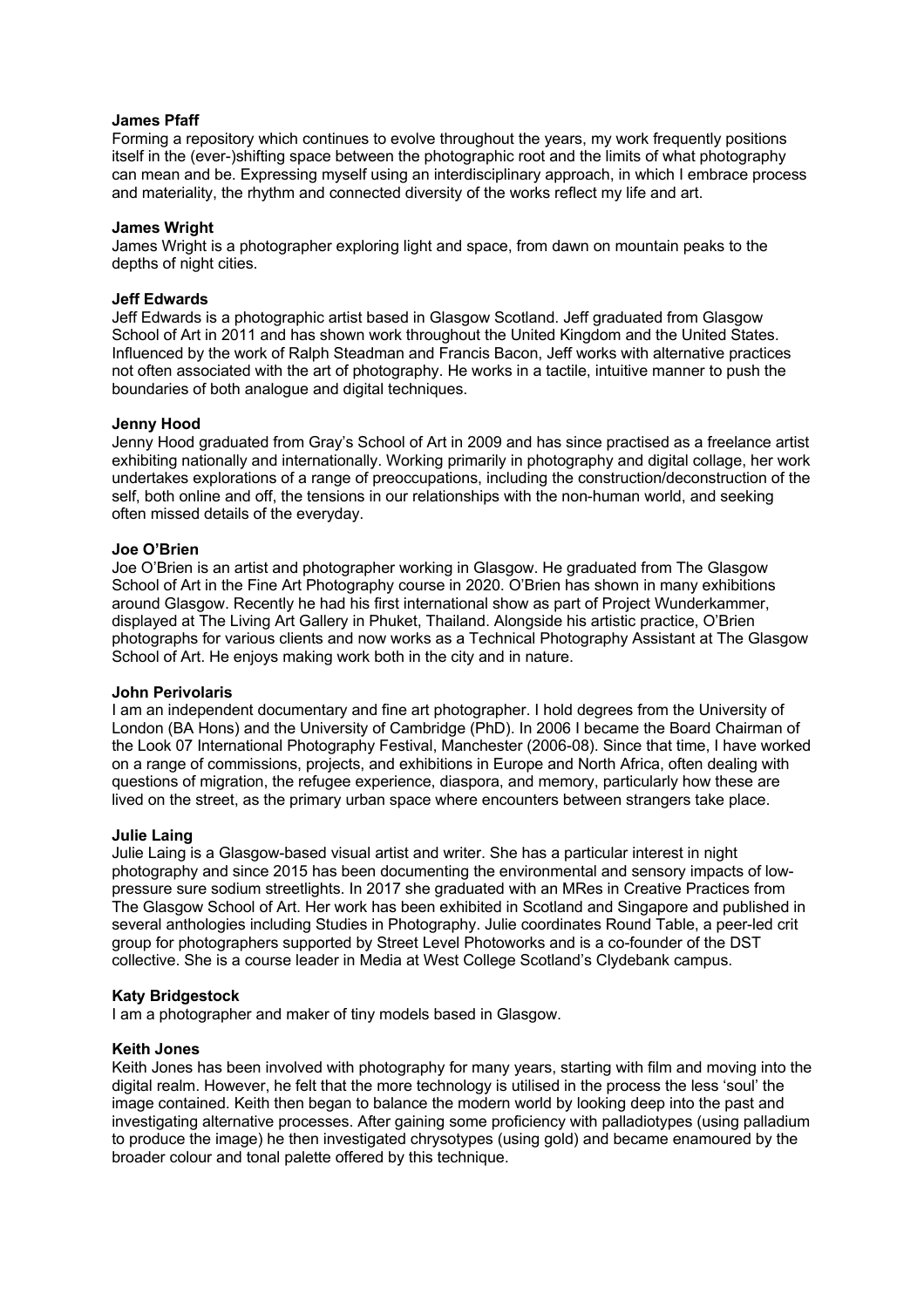# **Keith Lloyd Davenport**

Keith Davenport is a photographer based in Scotland. His work often involves long-term self-led projects which explore the boundaries between art, documentary and portrait photography to engage with themes of cultural, social and historical significance. In 2016, Keith gained an MA in Documentary Photography from the University of South Wales, Newport, and his work has been shown in exhibitions in Glasgow, London, Cardiff, Inverness, Stornoway and New Delhi.

# **Lea Mariella**

Léa Mariella is a documentary photographer and holds a master's degree in Medical Visualisation and Human Anatomy. From her own experiences of physical disabilities, Léa's practice currently focuses on the definition of 'the body' in a political and cultural context. Léa's interests and research topics are in line with Disability Rights movements and intersectional issues around Medical Ableism. As a photographer, Léa constantly questions her photographic process with a clear emphasis on ethics and empathy

### **Lesley Logue**

My practice stems from my training as a painter and printmaker and has extended to include working with photography, moving images and sculpture. My research is driven by an interest in specific individuals and communities, their changing states and the subsequent impact on personal lives and histories. The work references my interests in historic locations and my everyday activities such as nature walking, often focusing on damage and repair.

# **Mandy Edwards**

My practice has always been preoccupied with community, a desire to understand how we share our environment and the structures we create, both physical and mental, to cohabit. Using an informed documentary style, I aim to create from my photographs a visual narrative that primarily explains my world to me, trusting that the viewer will see their world and form their own narrative from the images presented.

# **Marco Scerri**

Born in Toronto, Canada, in 1985. Raised in Malta and introduced to graphic design by his father, Joseph, and grandfather, Salvu. Marco studied visual communication at Edinburgh College of Art and photography at Glasgow School of Art. His communication design practice employs graphic design and photography for print-based research and self-publishing projects. Recent collaborations include the design of Notes Journal and the creation of a test project, Beato Edizioni, with Daniele Sambo. He teaches visual communication at Edinburgh College of Art, University of Edinburgh and runs a design practice in Glasgow.

### **Margaret Diamond**

Margaret Diamond studied Photography at the University of Derby. And currently lives in Gourock. Her work is ideas based and uses different media considered suitable to reflect this, often starting with photography and seeing where it leads.

### **Mark Vice**

Born in Glasgow, I am a self-taught visual artist creating vivid photographs and contemporary canvas paintings. In early 2022 I revisited painting and have been developing a new aesthetic direction in my art practice. I have discovered an intrinsic pull toward imagery that communicates the sensuality, energy and beauty of the human form. I'm particularly interested in textures that are glistening, oily, glossy and reflective because I find they evoke an arousing quality that is primal, erotic and universally recognised.

### **Martha Orbach**

Martha Orbach is a visual artist living in Glasgow. She makes work about our relationship with our environment, migration, how we speak about the unspeakable, or make a home in the aftermath. Working with drawing, printmaking, and moving images she often combines analogue and digital processes, text and image, fact and fiction. She's collaborated with musicians, communities, and scientists, including at Bethlem Royal Hospital, Glasgow Botanic Gardens, and Freedom from Torture. She studied at the University of East Anglia, London College of Communication and Camberwell College of Art. She's currently developing work around the title - To Build a Home.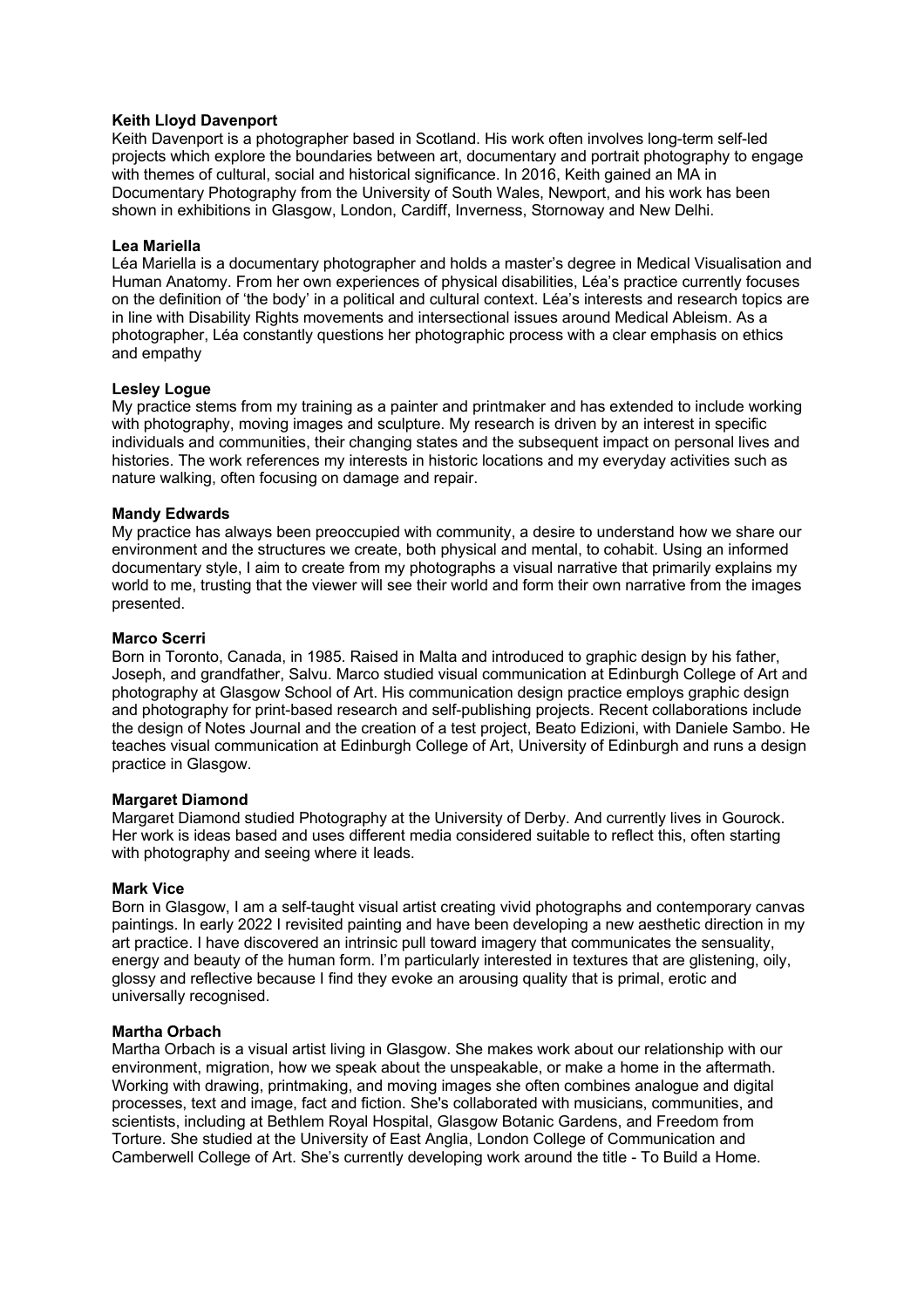### **Matt Sillars**

Matt Sillars is a Highland based photographer whose work deals conceptually with social issues, inequality and power. He is one of the founders of FLOW Photofest and is one of the organisers of the Inverness Community Darkroom, promoting traditional approaches to photographic practice.

### **Matteo Crawford**

Matteo Crawford is co-founder/director of Filtr Collective, an exhibition trail using the wall space offered by cafes in Edinburgh, and Agitate, a new multi-use space for photography based in Haymarket, Edinburgh. I use analogue processes; shooting, processing and printing. The primary reason for using film is simply that it suits my workflow and keeps me intrigued. My subjects vary but I am keenly interested in all things to do with our relationship with the environment, and as I become more photographically articulate I hope this will become a dominant and effective theme.

# **Max Howarth**

Max Howarth is a Glasgow based artist working in the medium of photography and moving images.

# **Michael Rankin**

Michael Rankin is a photographer based in Glasgow. His work is based on a variety of genres from portraiture to environmental portraiture and landscape photography. He is currently working on a project called 'Inside Maryhill' which aims to challenge preconceptions about the area.

# **Michael Skeen**

My practice is situated somewhere between the boundaries of painting and photography, by dismantling and manipulating the mechanics of chemical photography I aim to question what a photograph can be. I am primarily concerned with line, form and composition. My practice is multilayered and involves working in a variety of locations and mediums, I work intuitively with different tempos, energies and time scales depending on the media I'm working with. I emphasize exploration and discovery, the destination is not pre-determined.

### **Michael Thomson**

I am an amateur photographer living in Glasgow. I have been working on a landscape project on the Clyde that covers the river that was managed by the Clyde Navigational Trust. Recent exhibitions include the Street Level Open (2019), Royal Scottish Academy Open (2019 & 2020) and I was recently featured in Document Scotland's portfolfio section (2021).

### **Morwenna Kearsley**

I am a Glasgow - based artist working with photography, moving images and text. I try to think about how an image comes into being and instances when this materiality intersects with technology, history and the politics of seeing. I studied for a BA(Hons) in Photography, Film & Imaging at Napier University, graduating in 2007. In 2015, with the support of a Leverhulme Scholarship for Fine Art, I received an MFA from The Glasgow School of Art. Recent exhibitions include Notch Code (Curfew, Edinburgh) 2021, Leave the Dishes, Poke the Jelly (CCA, Glasgow) 2020, and Ambit: Photographies from Scotland (Stills, Edinburgh) 2019.

### **Niamh McInally**

I am a portrait photographer based in Glasgow, Scotland with a particular interest in documenting the value of humanity within society. Community, friendship and youth are all prevalent themes in my photographic work. I am fascinated with people and intrigued to know their stories, so visual storytelling offers me that opportunity to learn more. Documenting people and their interests is important to me, as I believe life without passion is simply existence.

### **Nicola Stead**

I am a socially engaged artist working with photography. People and their stories are at the heart of my work. Through a process built around meaningful connection and participation, my work aims to create opportunities for previously untold stories to be shared authentically, illuminating the collective human experience, and exploring a sense of place. I am currently an Artist in Residence in the community of Seedhill, Paisley as part of the EVOLVE project. The project is part of the Culture Collective. I recently won a Portrait of Britain Award, with my work exhibited throughout the UK in January 2022.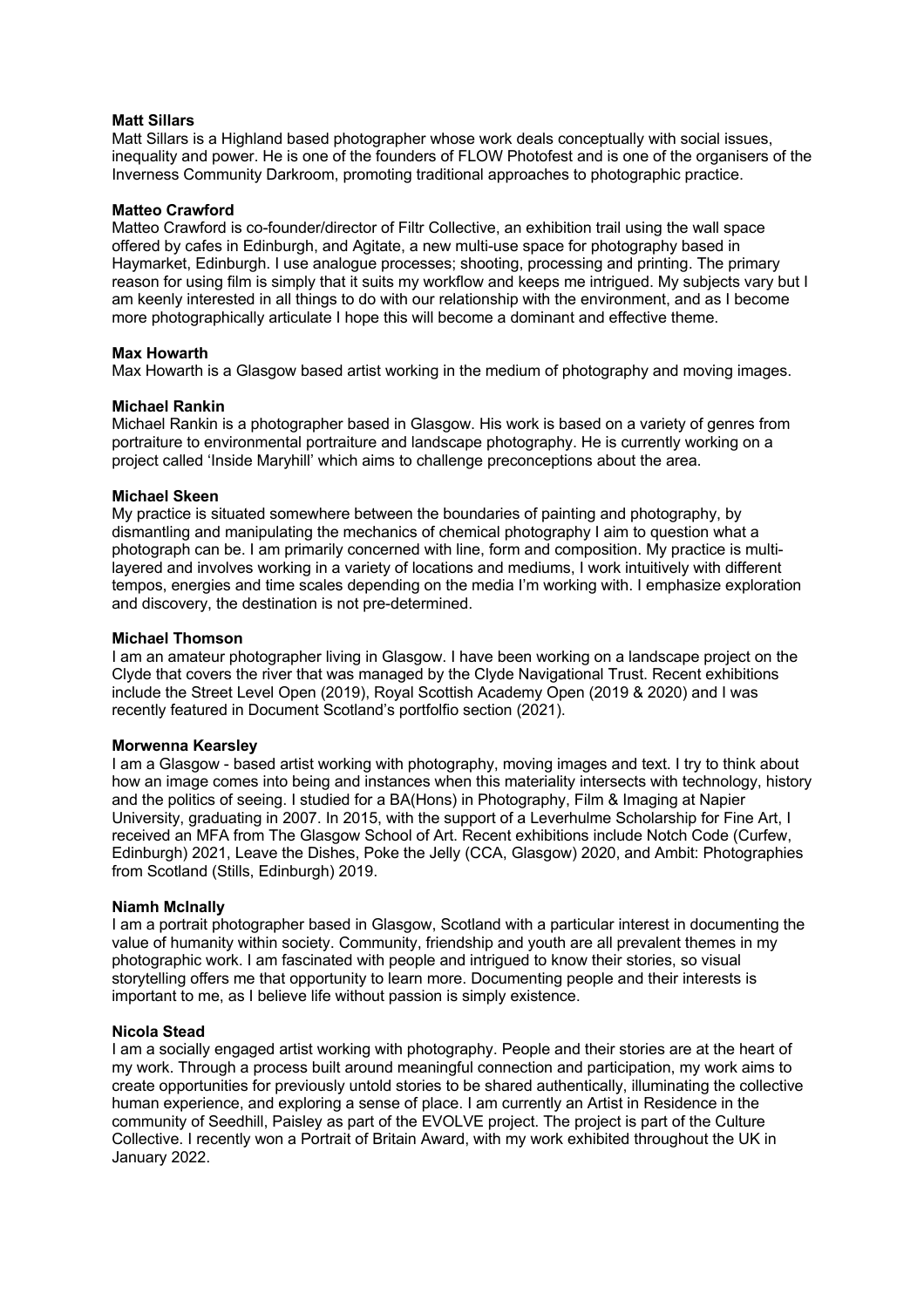### **Olle Borgar**

I was born and grew up in Finland and lived and worked in London for more than ten years before relocating to Scotland with my Scottish wife and our children. I originally moved to the UK to study photography at Kent Institute of Art & Design and London College of Communication. I currently lecture photography at Perth College UHI and West College Scotland. I previously worked as the Production Manager for the artist Ori Gersht in London and I have also lectured at the University of the Creative Arts in Rochester.

# **Paul Gorman**

Paul Gorman is a British artist living in Glasgow who has exhibited widely in the UK. His photography is born from an interest in light and natural ephemera, often using large film stock exposed directly in the landscape with pinhole and camera obscura techniques.

# **Paul Walton**

I am a Glasgow ecologist, interested in our shifting relationship with each other, with other species, and with the Atlantic at the start of environmental and political upheaval.

# **Paul Wotton**

Photography has been essential to my way of seeing the world for many years. My desire is to try to tell stories with photographic images, especially around the influence of past and present human activities on Scotland's landscape and the effects of natural forces, such as wind and water. I use digital and film-based media and work in monochrome, as I feel the form and texture of the subject are shown better without the distraction of colour.

# **Peter Iain Campbell**

Peter Iain Campbell is a photographer born in Edinburgh and based in Glasgow, Scotland. He has a BA (Hons) in Photography & Film from Napier University in Edinburgh. Working predominantly within land/seascape and portraiture on long-form projects, Iain utilises photography to explore liminal environments that would otherwise be inaccessible, seeking to identify particular subjects that both allure and repel. Iain was the winner of the Scottish Portrait Awards 2021 and Runner-Up in 2020. His work has been exhibited internationally, including at the group show, "Exposure: Lives at Sea", at the National Maritime Museum in London. Two of his North Sea photographs were included in the 'Street Level Open 2019'. He was a finalist in the 'Fotofilmic' 2017 International Travelling Group Exhibition. "Ask The Sea", a limited-edition zine was published by 'Another Place Press' in June 2020. Since 2018, Iain has been a part-time Lecturer in Photography at The City of Glasgow College.

### **Philip Gibson**

I am a practising photographer in Glasgow, after having spent several years in Australia working commercially since graduating from City of Glasgow College in 2015. Working full time as a product photographer leaves me little time for personal work, however, I do try to capture the world around me when something jumps out. Aesthetically influenced by the works of Tim Simmons, Gregory Crewdson and Reuben Wu, my practice tries to capture a delicateness or stillness in life in often dark, moody settings.

### **Philip J Lavery**

I am a visual artist living and working in Scotland. I trained and practiced as an architect for many years but now work across many mediums including digital media installations and photography. My projects usually start and end with words. Often searching for beauty in the mundane and overlooked I play with surface, light and shadow using abstraction to reveal the hidden stories of things. I am a graduate of Duncan of Jordanstone College of Art, Dundee, BArch (Hons), and an elected Professional Artist Member of both the Society of Scottish Artists (SSA) and Visual Arts Scotland (VAS).

# **Rachel Collie**

After studying photography in Liverpool and Edinburgh I have spent several years working as an assistant photographer, photographic lab assistant and gallery technician, experiencing the delights of analogue processes alongside digital techniques. I am now a technician at Edinburgh College of Art and have recently revived my practice which draws upon all of those past experiences to present work that analyses and investigates the passage of time by centring around one building - Home.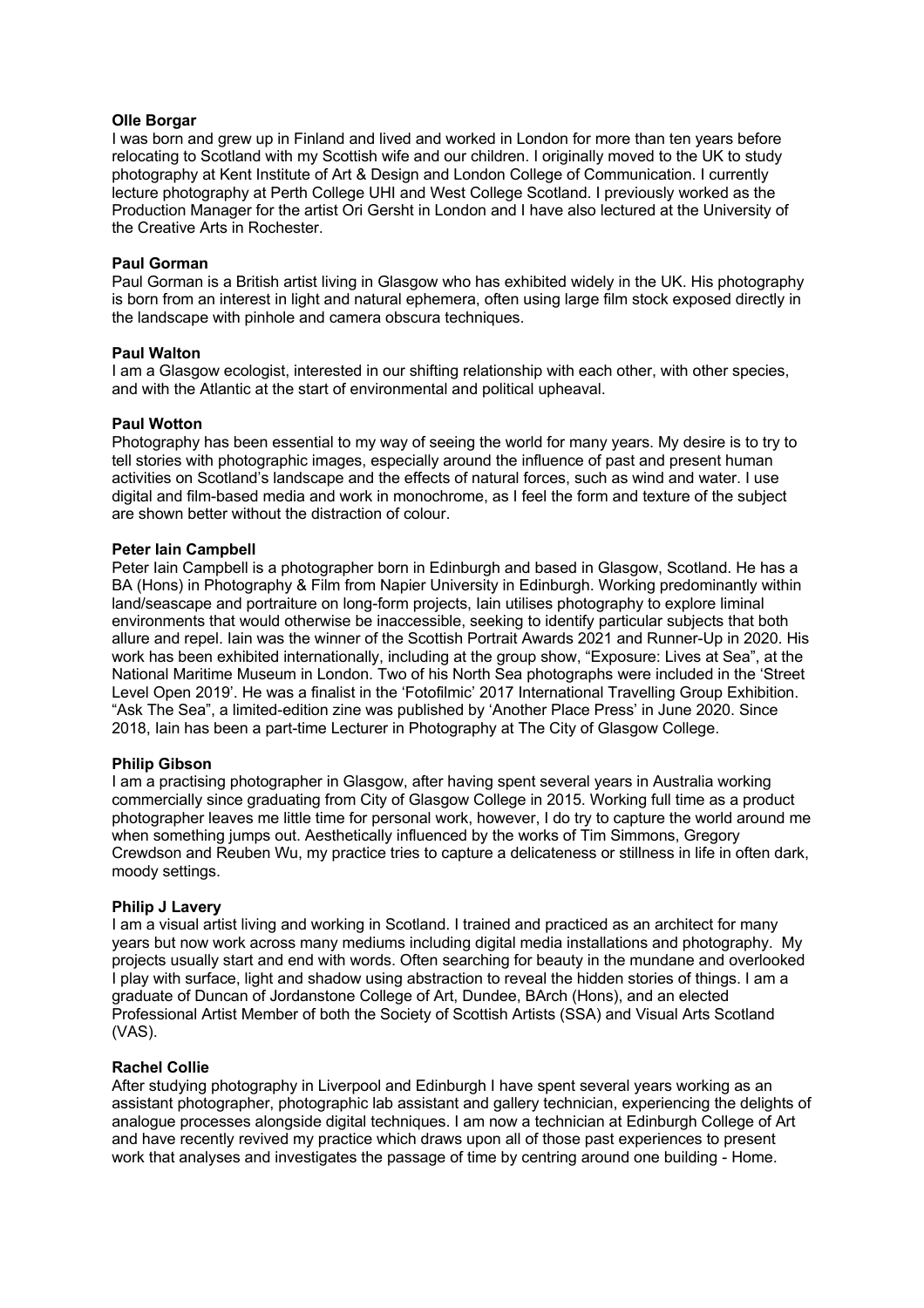### **Rebecca Milling**

Rebecca Milling's photography is engaged with the environment and our performance within it. Working on self-initiated projects, she takes on varied subjects with sensitivity and humour. Recent publications include *Exit*, a limited edition artist's book published by *A Book Edition* with a short essay written by Cordelia Underhill and *Studies in Photography* Summer Edition 2020 - *New Contemporaries Feature*. Milling has received numerous awards and exhibited at The Royal Scottish Academy, Edinburgh; Street Level Photoworks, Glasgow; Stills, Edinburgh; 525 Gallery, Edinburgh; Peacock Visual Arts, Aberdeen; Generator, Dundee; and Edinburgh Art Festival amongst others.

### **Robert Henderson**

Robert Henderson is a photographer and leadership coach/psychologist. His primary photographic interests are in ideas of identity, individuation\*, unearthing of the hidden in self and society and the interplay of opposites.

# **Robin Mitchell**

Robin Mitchell is a Glasgow-based photographer working mainly in the arts. He regularly photographs for theatre productions, films and music events, including classical music festivals. He is Associate Photographer for the media production company Media Co-Op and Sharmanka Kinetic Theatre. He is also a set and costume designer for theatre productions.

# **Roddy McKenzie**

I am a self-taught photographer and have been taking photographs since the early 1980s. With experience in commercial and event photography, there was a lapse of around twelve years in my creative work due to work/life balance. I live in the Northeast of Scotland and one of the core elements of my photography is that I produce a lot of work while walking with my camera. I am drawn to both the single image and the series of photographs often inspired by contemporary issues, life events and other works of art, particularly literature and poetry.

# **Ross Finnie**

Ross Finnie (b. 1985, Irvine) is an artist working with photography based in Glasgow, Scotland. Since graduating from the BA (Hons) Fine Art Photography course at Glasgow School of Art in 2013, Ross has made photographic works primarily in the field of the social landscape, examining how humans live in and interact with their natural and constructed environments.

### **Ross Samson**

Ross Samson was born in Holywood, California to parents from Largs, Ayrshire. Coming to Scotland for university, he became an archaeologist, and later a publisher of archaeology and medieval history books and journals. He then quite naturally became an antique dealer, which led him to become a furniture designer and maker and finally a manufacturer of linseed oil paints, his most famous client being the Queen (the white of the windows of Balmoral Castle are his paint, made in his wife's AGA). In his dotage, he has returned to his teenage passion: photography.

### **Ruby O'Neill**

My background is in film, having studied at the University of Warwick. This informs my work with photography as I seek to bring out the expressive aspect of the medium in my work. My primary interest is in portraiture, and I'm driven to find ways to make photography expressive and revelatory as a medium to convey a likeness.

### **Sandy Wotton**

During my working life as a scientist, photography was my relaxation and creative outlet; as a retiree, it has become my major occupation. My camera is always with me and using it hand-held gives me the freedom to explore visually and experience emotionally any subject at any time. I work mainly in colour, made easier by digital technology in the taking and printing of my photographs. I also enjoy making hand-made books of various kinds, combining my images with short pieces of writing. I am particularly drawn to design and detail in natural environments, where I love walking, observing and reflecting.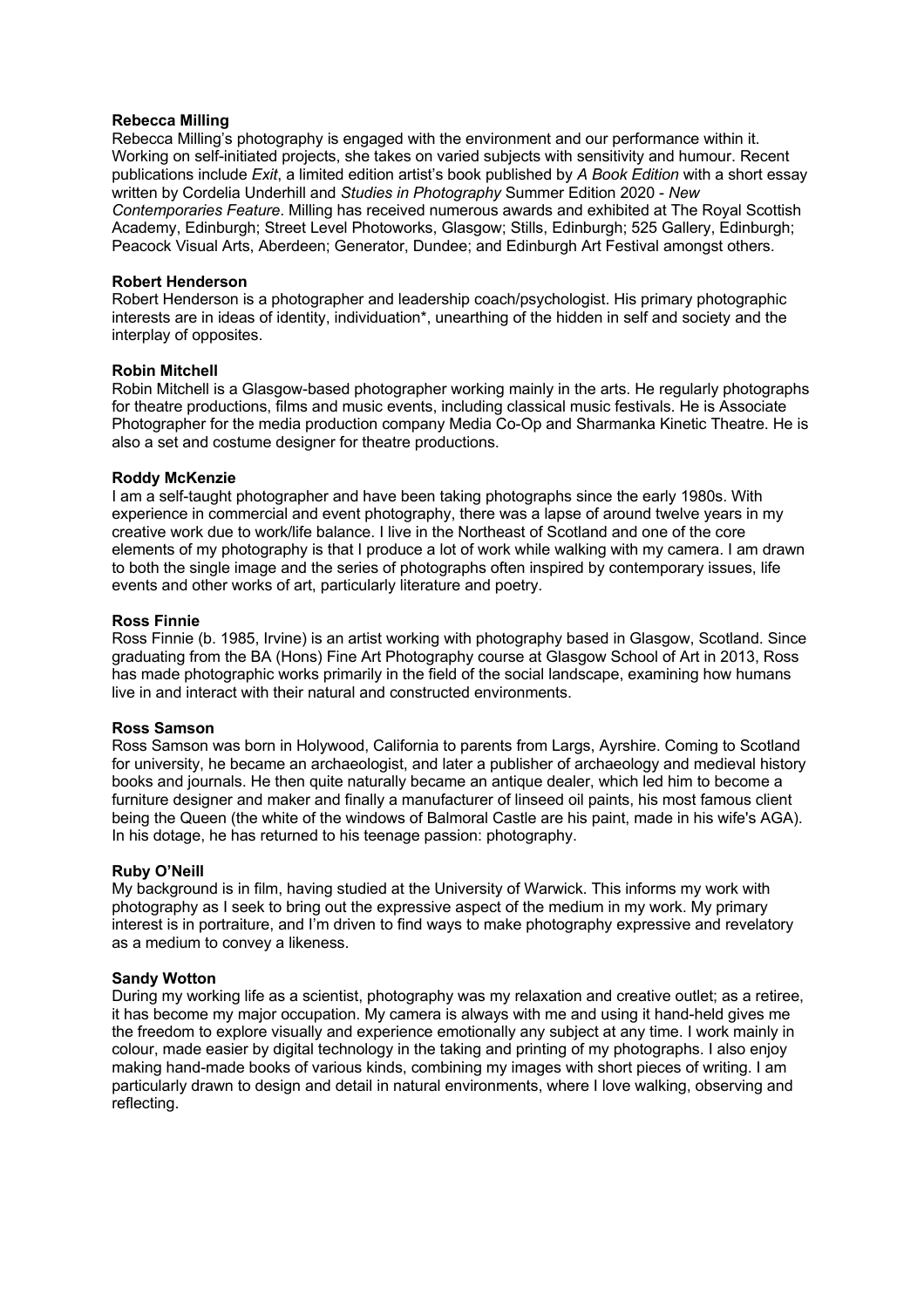### **Sarah Hepworth**

My previous work as an archivist included the discovery and promotion of historical research resources and their creative potential. My current focus is on developing new connections and making things with photography and textiles.

### **Shaun Fox**

I am a commercial and Street Photographer based in Glasgow. I am an avid enthusiast of all forms of art, but photography will always hold a special place in my heart as the love for the art form runs in my family's history. I studied photography at Glasgow Kelvin college after high school and went on to graduate from City of Glasgow College with a First-Class BA (Hons) degree in Photography in 2021.

### **Simon Riddell**

Self-taught wet plate collodion artist born in 1981, living in Ross-Shire and the Isle of Skye. Specialising in large-format analogue photography mediums. This year I am documenting my journey in the Cuillin Mountain range using wet plate collodion and film. Featured in various publications including BBC Scotland News, The Royal Photographic Society, ILFORD Photo, Lomography Magazine, and EMULSIVE Magazine.

# **Sophie Stewart**

Sophie Stewart is a multidisciplinary visual artist who challenges the acceptance of constraints caused by modern working conditions and highlights the effects of precarity on the individual. She questions dehumanising aspects of precarious work, by emphasising the mundane, prolonging repetitive routines, and drawing attention to societal labels and expectations. Her practice aims to eradicate feelings of alienation, by 're-humanising' the worker-giving a voice to underrepresented people, sharing their stories and experiences, and expressing the toll of emotional labour on an individual's self-worth.

# **Steven Robertson**

I have taken photos ever since getting a 110 film camera to use as a child, and I graduated from Gray's School of Art in 2001 with a degree in Graphics and Wet Photography. Having spent lockdown looking at photo books I have been re-energised to take more photographs and use my new experience to further my work.

### **Susan Mains**

Dr Susan P. Mains is a Lecturer in Human Geography at the School of Social Sciences, University of Dundee. She uses photography to explore our connections to changing landscapes and how they may be viewed from different perspectives. Her work examines media images of place, mobility, borders, and security in the context of creativity in Scotland and Jamaica. She has been actively involved in collaborating with artists, curating exhibitions and developing walking workshops as part of research and public engagement processes examining connections to place. Her most recent curated collaborative exhibition explored "Moving Jamaica: Scottish-Caribbean Connections and Local-Global Journeys."

### **Sylwia Kowalczyk**

Sylwia Kowalczyk was born in Lublin Poland. She now lives in Scotland, in Edinburgh. Sylwia studied graphic design and photography at Krakow Academy of Fine Arts and the Edinburgh College of Art. Playful and sensual, her images include a surprising juxtaposition of interiors and landscapes with a fragile and transformative aspect of paper prints and a human body. Objects get enlarged to the point of abstraction when she explores new ways of approaching a studio photography practice and fluctuates between photography and installation.

### **Thomas Hutton**

I am a photographer and filmmaker based in Edinburgh, Scotland. Photographing predominantly on film, I enjoy capturing the fleeting moments of people's behaviour in urban environments and everyday mundane objects and scenes. I am currently part of a six-month mentorship program facilitated by Darwin Magazine. I hold a BA (Hons) Photography course at Edinburgh Napier, and an MSc in Modern and Contemporary Art: History, Curation, and Criticism from the University of Edinburgh.